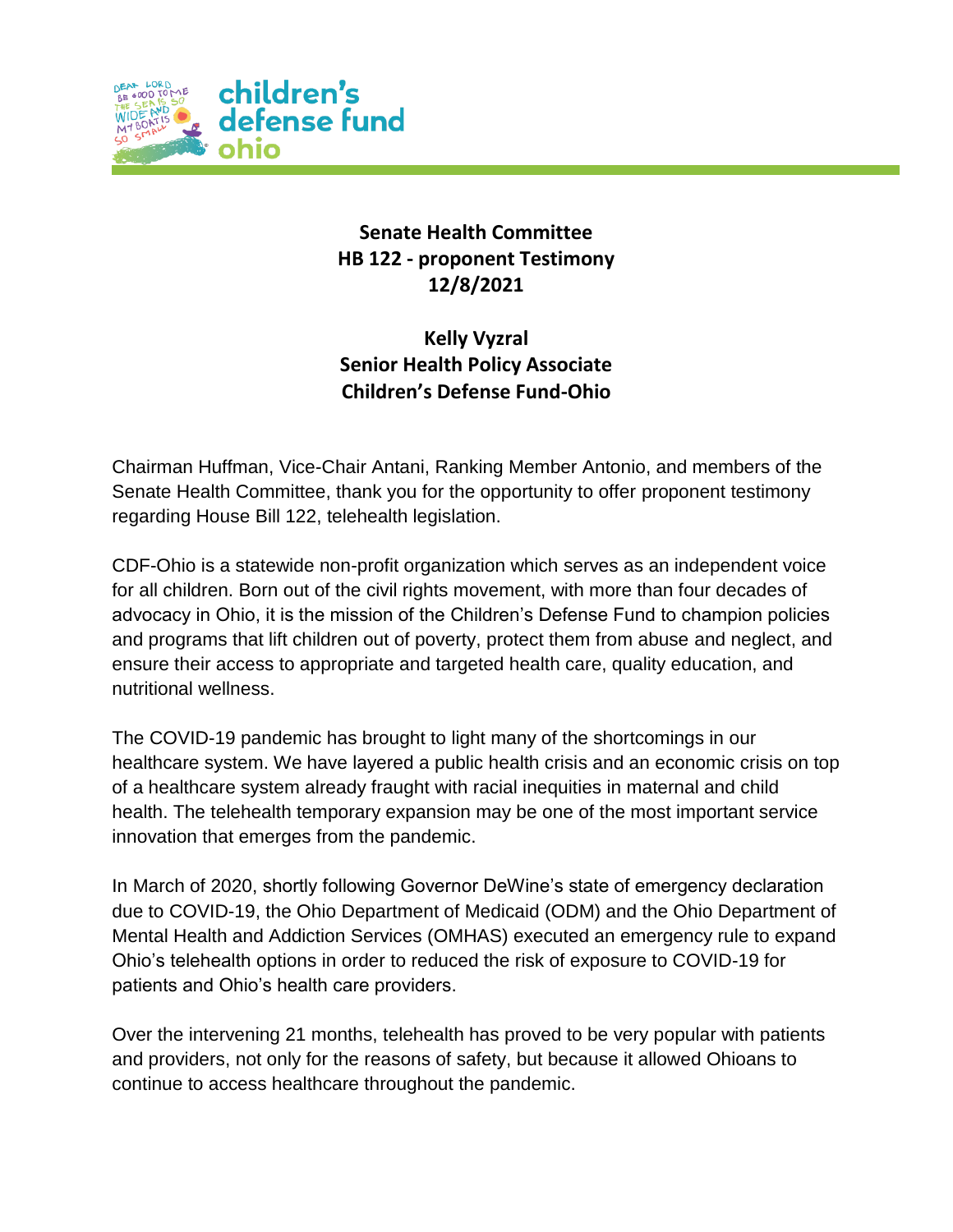

House Bill 122, would expand on the types of providers who may bill for telehealth services, adds new services that a provider may bill for and implements new ways in which providers can see patients across state borders.

These are essential as we move into a post-pandemic world where flexible, accessible healthcare delivery is expected. The past several months exhibit not just the demand for expanded telehealth services, but proof that it can be done well.

As providers and community health centers continue to respond to crises that confront our vulnerable communities, including the opioid epidemic, COVID-19 pandemic, and the recent Delta and Omicron varients, they have greatly expanded their use of telehealth. In addition to supporting increased access to timely care for our underserved populations, telehealth is being used to overcome clinical workforce shortages, decrease "no-show" rates, maintaining provider-patient relationships and easing of language barriers.

Ensuring that patients have adequate access to care virtually, as well as in-person, remains essential for improving population health and achieving health equity and HB 122 gives providers and our community partners another tool to use in serving Ohio's most vulnerable populations.

One of the main missions of Children's Defense Fund-Ohio is to protect healthcare access for children and for that reason we strongly support HB 122.

Thank you for the opportunity to testify in support of HB 122.

.

If you have any questions, please reach out to me at ky aral @childrensdefense.org